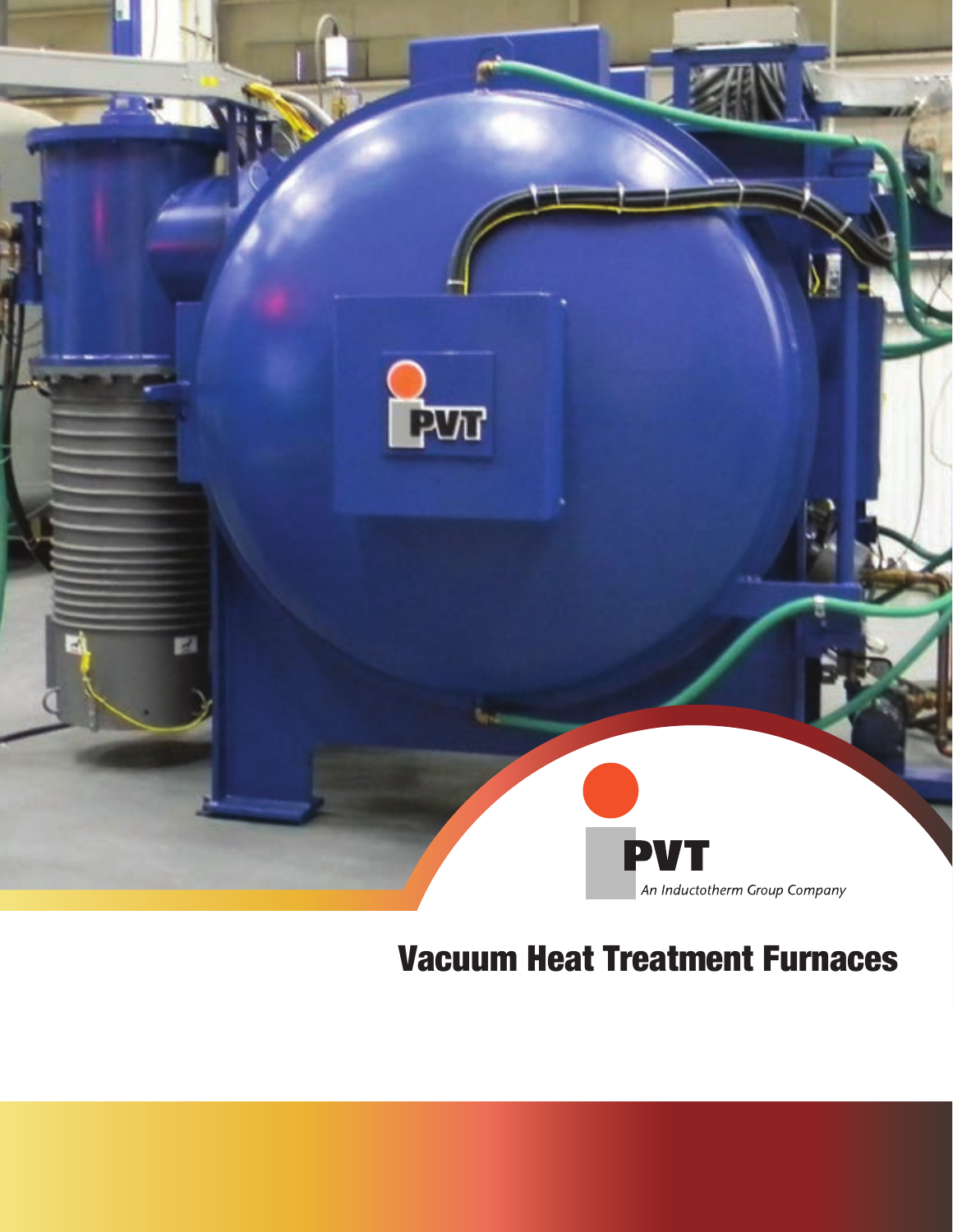

### Vacuum Heat Treatment Furnaces



Vacuum Heat Treatment is now a well established practice in the aerospace (OEM and repair), land based turbines, automotive and tool industries.

# process are specialized: many applications such as:

- Bright oxide-free finishes
- No carbonization or decarburization
- Fluxless brazing
- Controlled heating
- Repeatability
- No hazardous fumes or toxic waste

# The main advantages of this **PVT Vacuum Furnaces are utilized in**

- Solution heat treatment and ageing of nickel based alloys
- High temperature brazing
- Sintering of powdered metals

PVT Vacuum Furnaces are also widely found in more general heat treatment applications such as bright annealing & stress relieving. We manufacture a wide range of horizontal, bottom loading and top loading Vacuum Heat Treatment Furnaces. A unique Clamshell split chamber furnace design with its inherent advantages of easy access for loading and maintenance. All furnaces can be engineered to meet a variety of customer requirements with working capacity up to 4000 pounds.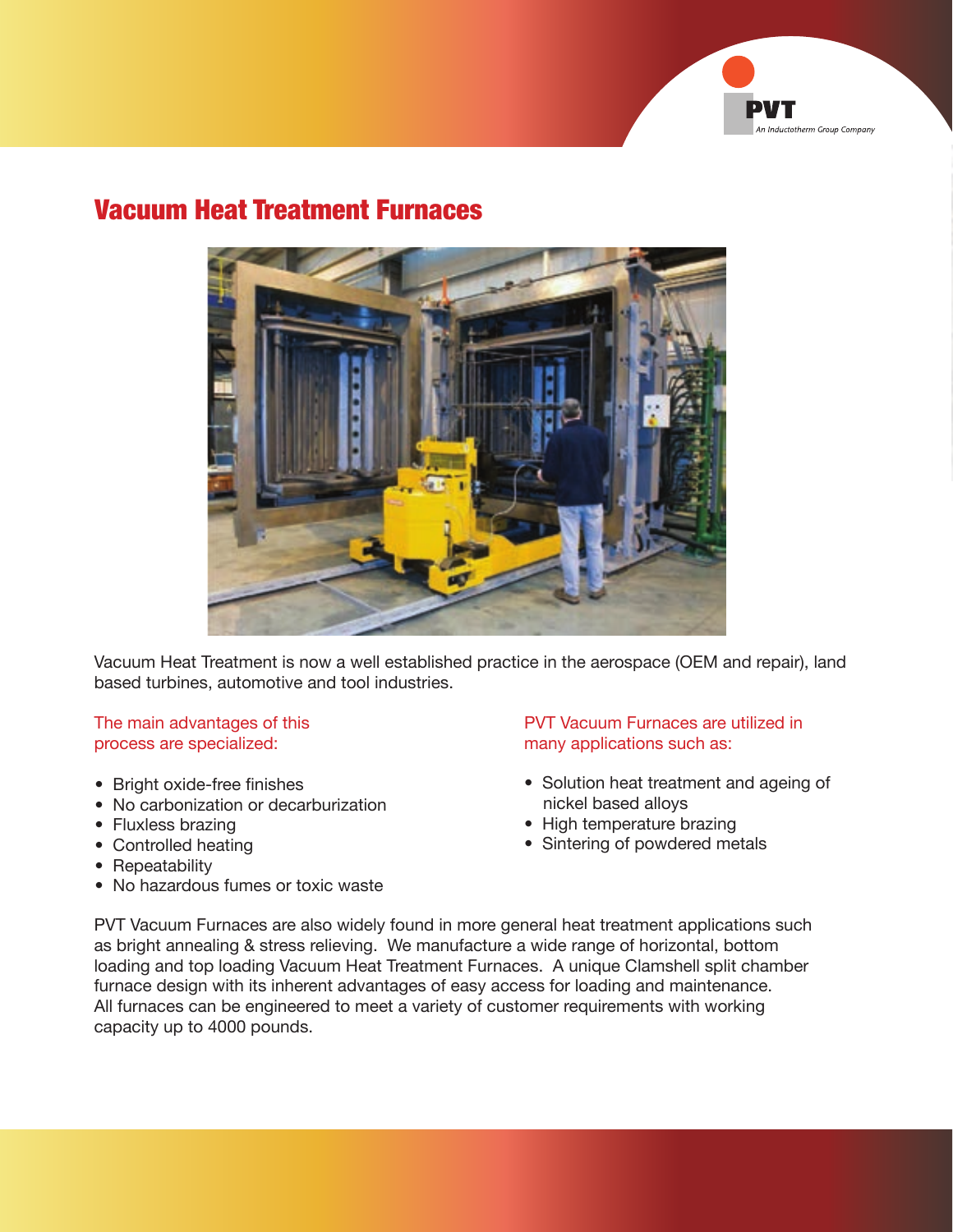



### Horizontal Furnace

The horizontal vacuum furnace is the workhorse configuration for the thermal process industry. PVT offers systems with a wide range of qualified work zones to satisfy most customers requirements.



| <b>Model No.</b> | <b>Work Size</b> |               |              |  |
|------------------|------------------|---------------|--------------|--|
|                  | <b>Width</b>     | <b>Height</b> | Length       |  |
| FH 60-45-60      | 24" (600mm)      | 18" (450mm)   | 24" (600mm)  |  |
| FH 60-60-90      | 24" (600mm)      | 24" (600mm)   | 36" (900mm)  |  |
| FH 76-60-90      | 30" (760mm)      | 24" (600mm)   | 36" (900mm)  |  |
| FH 76-76-90      | 30" (760mm)      | 30" (760mm)   | 36" (900mm)  |  |
| FH 90-76-122     | 36" (900mm)      | 30" (760mm)   | 48" (1220mm) |  |
| FH 90-90-122     | 36" (900mm)      | 36" (900mm)   | 48" (1220mm) |  |
| FH 100-100-100   | 39" (1000mm)     | 39" (1000mm)  | 39" (1000mm) |  |
| FH 100-100-150   | 39" (1000mm)     | 39" (1000mm)  | 59" (1500mm) |  |

#### **Standard Unit**

- $T_{\text{max}}$  1300°C
- Rectangular graphite hot zone
- Single zone four sided heating
- Over temperature controller
- Emergency stop on control panel
- PC based supervisory controls with PLC/ Wonderware SCADA and Touchscreen HMI
- Water-jacketed chamber and door
- 1000 lb capacity
- $1x10^{-3}$  torr

#### **Options**

- $T_{\text{max}} \ge 1800^{\circ} \text{C}$
- $\bullet$  1x10<sup>-5</sup> torr
- Rear chamber door for maintenance access
- Metallic hot zone and heaters
- Inert gas cooling internal or external
- Partial pressure inert gas operation
- Loading device
- Closed loop water cooling subsystem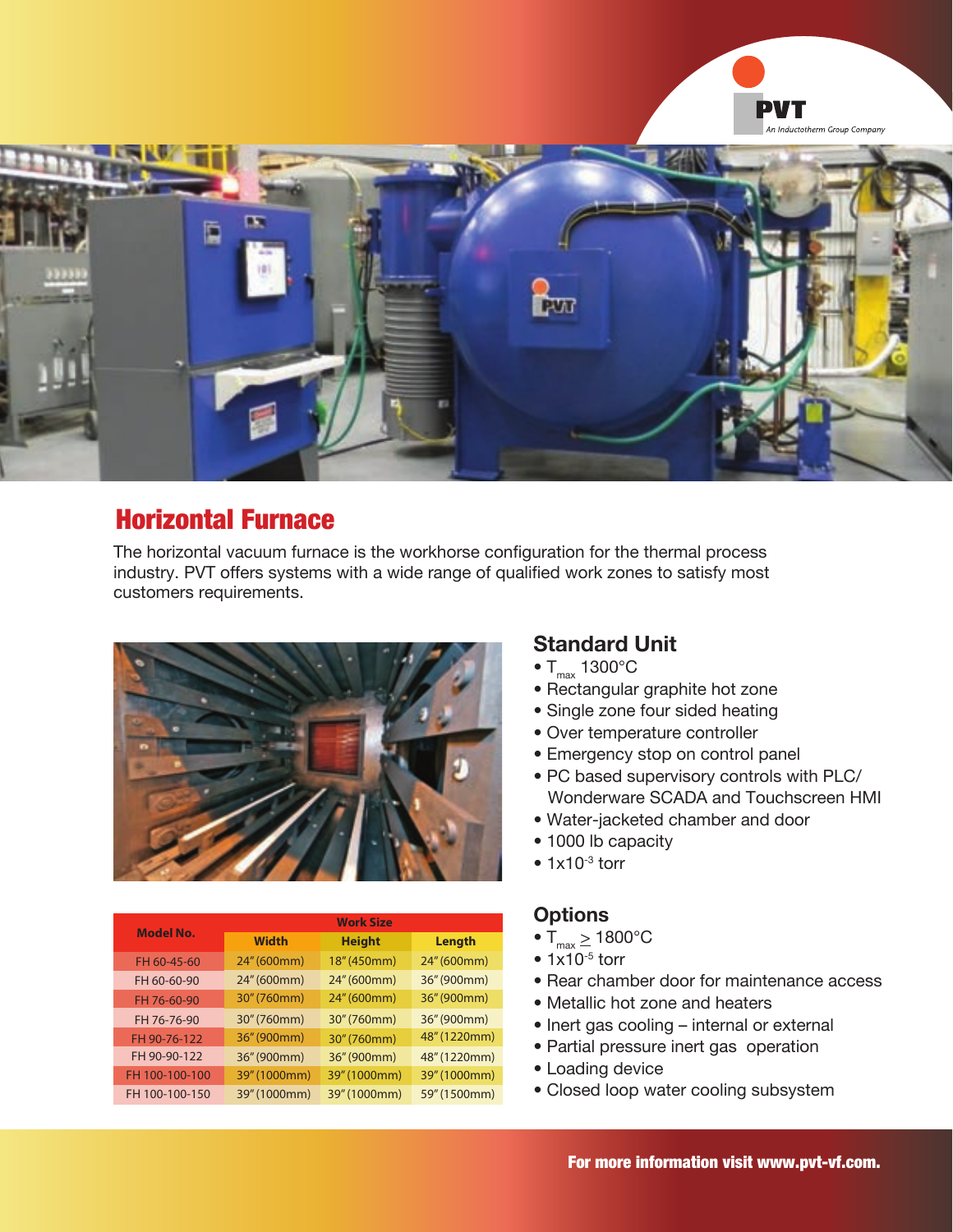





|                     | <b>Work Size</b> |               |  |
|---------------------|------------------|---------------|--|
| <b>Model No.</b>    | <b>Diameter</b>  | <b>Height</b> |  |
| <b>FVS 32-45-51</b> | 18" (450mm)      | 20" (510mm)   |  |
| FVS 42-61-76        | 24" (600mm)      | 30" (760mm)   |  |
| FVS 51-76-76        | 30" (760mm)      | 30" (760mm)   |  |
| FVS 56-100-100      | 39" (1000mm)     | 39" (1000mm)  |  |
| FVS 56-122-137      | 48" (1220mm)     | 54" (1370mm)  |  |
| FVS 56-160-120      | 63" (1600mm)     | 47" (1200mm)  |  |
| FVS 56-160-150      | 63" (1600mm)     | 59" (1500mm)  |  |

## Clamshell Furnace

The Clamshell is a vacuum furnace solution that offers the desireable features of a bottom loading furnace with the easy loading access, low height requirements, and similar footprint to a horizontal furnace.

These models are ideal for heat treatment, high temperature brazing, or graphitization.

#### **Features & Benefits**

- Hot zone is ideal for cylindrical and tall assemblies.
- Single zone heating including top an bottom coverage.
- Excellent temperature uniformity.
- Chamber can be closed immediately after unloading.
- Easy and quick change of thermocouples.
- Low facility ceiling height requirements.
- No moving parts, working at heights, or confined spaces.

#### **Standard Unit**

- $T_{max}$  1300 $^{\circ}$ C
- Over temperature controller
- Emergency stop on control panel
- PC based supervisory controls with PLC/Wonderware SCADA and Touchscreen HMI
- 1000 lb capacity
- $\bullet$  1x10 $^{-3}$  torr

#### **Options**

- $T_{\text{max}}$  1600°C
- $\bullet$  1x10<sup>-5</sup> torr
- Metallic hot zone and heaters
- Inert gas cooling
- Partial pressure operation
- Loading device
- Closed loop water cooling subsystem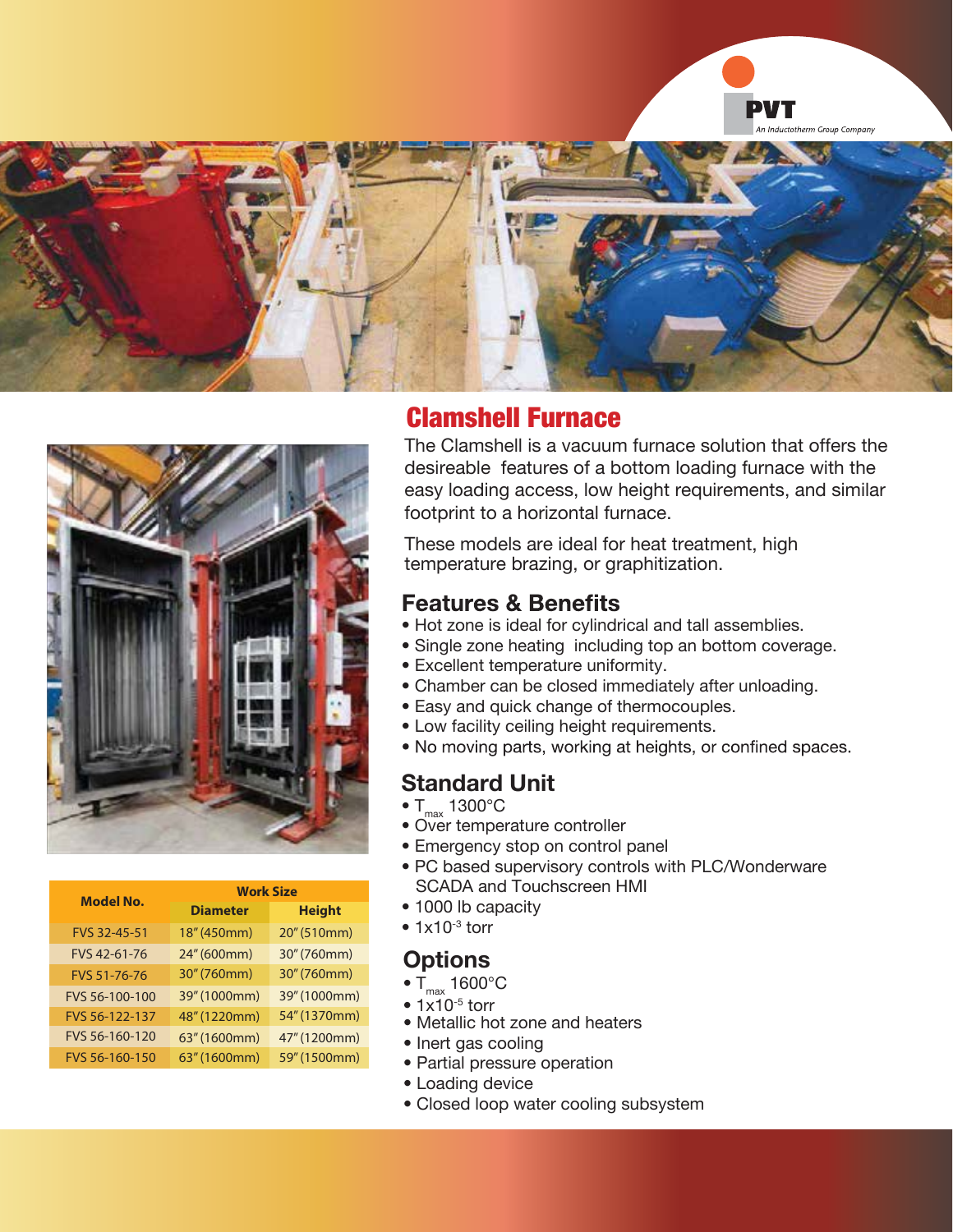

## **Controls**

Three levels of operator security allow thermal processing to be carried out under fully automatic or manual control. The system is interlocked with safety devices for fail-safe operation in the automatic mode. Control and monitoring equipment is contained within a single free standing totally enclosed NEMA 12 rated cabinet located adjacent to the furnace.



PVT's standard controls are configured to meet AMS 2750 E Type B Instrumentation requirements. Thermocouple, System Accuracy Test, and Temperature Uniformity Survey management along with secure data recording are also included in PVT's standard control package.

Control Instrument: PLC with software Proportional- Integral-Derivative Control Control Sensor: [1] thermocouple for each control zone Temperature Display: Touch screen HMI via Wonderware In Touch software Recording Instrument: Local PC via Wonderware In Touch software Load Sensor: [12] sensor receptacle for load and TUS thermocouples Over Temperature Protection: Independent Honeywell over-temperature controller

The HMI menus are programmed to facilitate input, provide instant process feedback, and to recall archived data so that the operator can run the system with full confidence. Status and alarm screens are used to display the logical status of the furnace. Some sample screens are as follows:





Recipe Input **The Contract Contract Contract Vacuum Sub-System** Temperature Trend



For more information visit www.pvt-vf.com.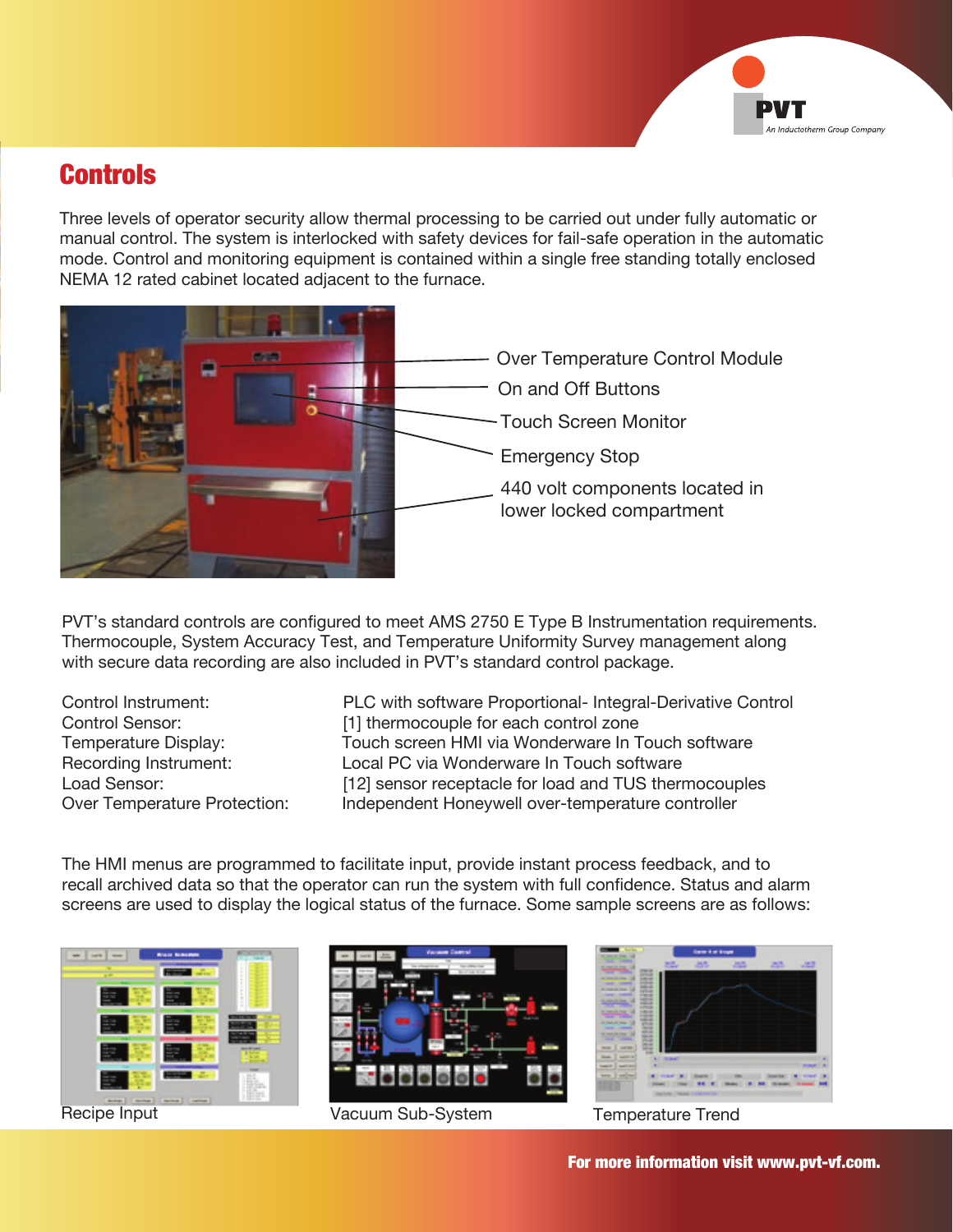



# Hot Zone Design

PVT offers graphite and metallic hot zones, with graphite being the heat treaters' preferred option for most processes due to its longer life, lower replacement cost and reduced power consumption. Composite hot zone constructions utilizing metallic, graphite and/or ceramic fibre materials, are also available to meet specific customer requirements.



# Transfer / Loading Systems

PVT can supply a fully integrated loading system to manipulate the charge from its dedicated storage area to a position inside the furnace for processing and from the furnace to its dedicated storage after processing. These systems are designed in a range of standard sizes to accommodate a wide variety of working load weights and geometries. The load systems can be fully automated, semi-automated or manual depending on the user preferences. PVT can provide either a dedicated transfer system on fixed guide rails or a flexible transfer system for manoeuvring the load to other areas of a factory.



## Gas Quenching

Gas Quench systems are available to meet process requirements ranging from fan assisted cooling to rapid, uniformly controlled "Multiflow" high pressure quench operations. Quench rate in a vacuum furnace is directly related to both the pressure and the velocity of the cooling gas. PVT exploits both these factors by using high velocity "Multiflow" gas at pressures of up to 10 bar. The latest design technology in compact copper heat exchangers are used in combination with a high capacity gas quench turbine blower, utilizing a water cooled motor designed for use in vacuum/pressure environments. Rapid quenching at high pressure to meet specified metallurgical properties ensures that superior cooling rates are achieved when heat treating material such as tool steels, die steels and high alloy steels. This high speed cooling also produces reduced cycle times with a consequent increase in furnace production levels.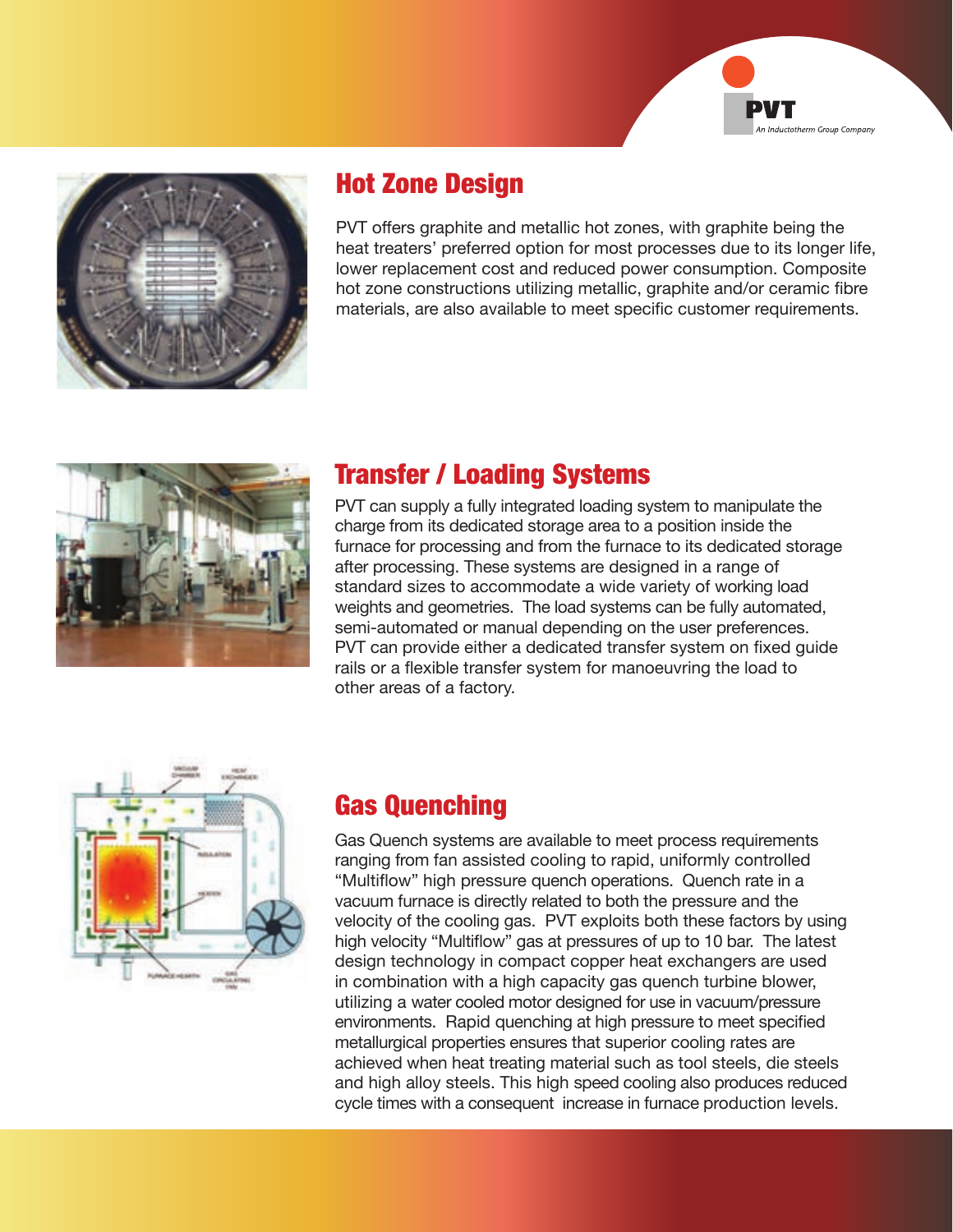

## Vacuum Induction Heating Systems

Vacuum Induction Heating Systems are ideally suited to high temperature (≥2200°C) processes requiring large work zones (36" diameter). These systems are used in sintering, graphitizing, and many other thermal processing applications. They are especially suitable for hard materials. Top and bottom loading configurations are available.



#### **Standard Unit**

**Vessel:** Water cooled double wall

**Controls:** PLC, Wonderware Intouch SCADA, and Touch Screen HMI **Power Supply:** Inductotherm VIP Power Trak **Coil:** High purity copper designed to couple to graphite susceptor **Gas Cooling:** Inert gas circulation with external heat exchanger

#### **Options**

Single power supply, double vessel configuration

#### **Features**

- Stable solid graphite susceptor
- No ceramic insulators
- No internal connections
- Low maintenance
- High power to charge ratio



| <b>Model No.</b> | <b>Work Size</b> |               |  |
|------------------|------------------|---------------|--|
|                  | <b>Diameter</b>  | <b>Height</b> |  |
| FVB 86-122-150   | 48" (1220mm)     | 59" (1500mm)  |  |
| FVB 96-150-150   | 59" (1500mm)     | 59" (1500mm)  |  |
| FVB 96-150-180   | 59" (1500mm)     | 70" (1800mm)  |  |
| FVB 96-180-180   | 70" (1800mm)     | 70" (1800mm)  |  |
| FVB 106-200-200  | 79" (2000mm)     | 79" (2000mm)  |  |